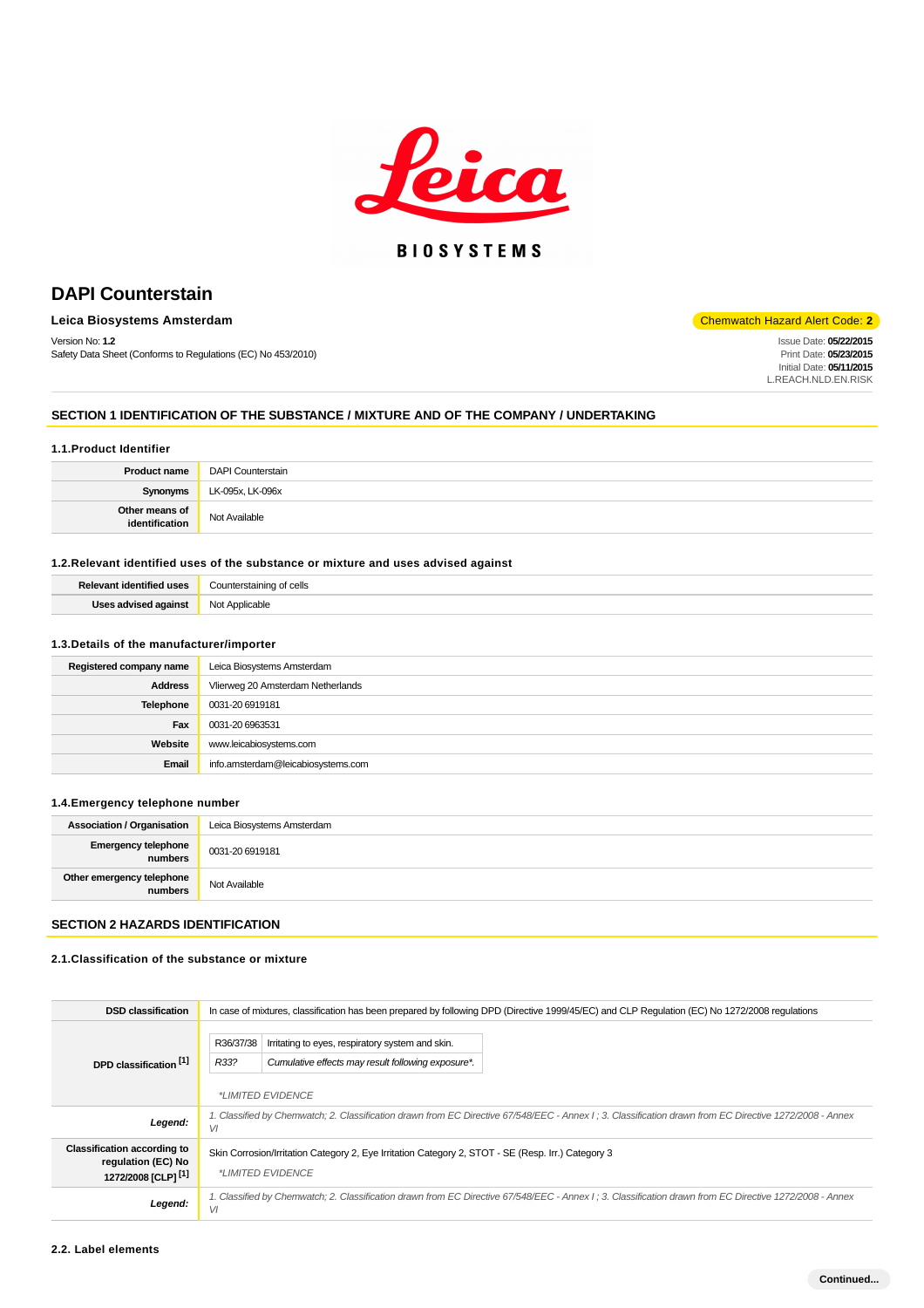#### **DAPI Counterstain**

| <b>CLP label elements</b> |                      |
|---------------------------|----------------------|
| <b>SIGNAL WORD</b>        | <b>WARNING</b>       |
|                           | <b><i>BRBBBB</i></b> |

#### **Hazard statement(s)**

| H315 | Causes skin irritation           |
|------|----------------------------------|
| H319 | Causes serious eye irritation    |
| H335 | May cause respiratory irritation |

## \*LIMITED EVIDENCE

#### **Precautionary statement(s) Prevention**

| P <sub>271</sub> | Use only outdoors or in a well-ventilated area.                            |
|------------------|----------------------------------------------------------------------------|
| P <sub>261</sub> | Avoid breathing dust/fume/gas/mist/vapours/spray.                          |
| P <sub>280</sub> | Wear protective gloves/protective clothing/eye protection/face protection. |

#### **Precautionary statement(s) Response**

| P305+P351+P338 | IF IN EYES: Rinse cautiously with water for several minutes. Remove contact lenses, if present and easy to do. Continue rinsing. |  |  |
|----------------|----------------------------------------------------------------------------------------------------------------------------------|--|--|
| P312           | Call a POISON CENTER/doctor/physician/first aider/if you feel unwell.                                                            |  |  |
| P337+P313      | If eye irritation persists: Get medical advice/attention.                                                                        |  |  |
| P302+P352      | IF ON SKIN: Wash with plenty of water and soap                                                                                   |  |  |
| P304+P340      | IF INHALED: Remove person to fresh air and keep comfortable for breathing.                                                       |  |  |
| P332+P313      | If skin irritation occurs: Get medical advice/attention.                                                                         |  |  |
| P362+P364      | Take off contaminated clothing and wash it before reuse.                                                                         |  |  |

## **Precautionary statement(s) Storage**

| P405      | Store locked up.                                                 |
|-----------|------------------------------------------------------------------|
| P403+P233 | Store in a well-ventilated place. Keep container tightly closed. |

#### **Precautionary statement(s) Disposal**

**P501** Dispose of contents/container to authorised chemical landfill or if organic to high temperature incineration

#### **2.3. Other hazards**

REACh - Art.57-59: The mixture does not contain Substances of Very High Concern (SVHC) at the SDS print date.

## **SECTION 3 COMPOSITION / INFORMATION ON INGREDIENTS**

#### **3.1.Substances**

See 'Composition on ingredients' in Section 3.2

#### **3.2.Mixtures**

| %[weight] | Name                                            | <b>Classification according to</b><br>directive 67/548/EEC [DSD] | Classification according to regulation (EC) No 1272/2008<br>[CLP]                                                                      |
|-----------|-------------------------------------------------|------------------------------------------------------------------|----------------------------------------------------------------------------------------------------------------------------------------|
| 70-90     | glycerol                                        | R36/37/38R33? <sup>[1]</sup>                                     | Skin Corrosion/Irritation Category 2, Eye Irritation Category 2,<br>STOT - SE (Resp. Irr.) Category 3; H315, H319, H335 <sup>[1]</sup> |
| $<$ .1    | 4.6-diamidino-2-phenvlindole<br>dihydrochloride | Not Applicable                                                   | Not Applicable                                                                                                                         |
| $30 - 10$ | water                                           | Not Applicable                                                   | Not Applicable                                                                                                                         |
|           |                                                 |                                                                  |                                                                                                                                        |

Legend: 1. Classified by Chemwatch; 2. Classification drawn from EC Directive 67/548/EEC - Annex I; 3. Classification drawn from EC Directive 1272/2008 - Annex VI 4. Classification drawn from C&L

The specific chemical identity and/or exact percentage (concentration) of composition has been withheld as a trade secret.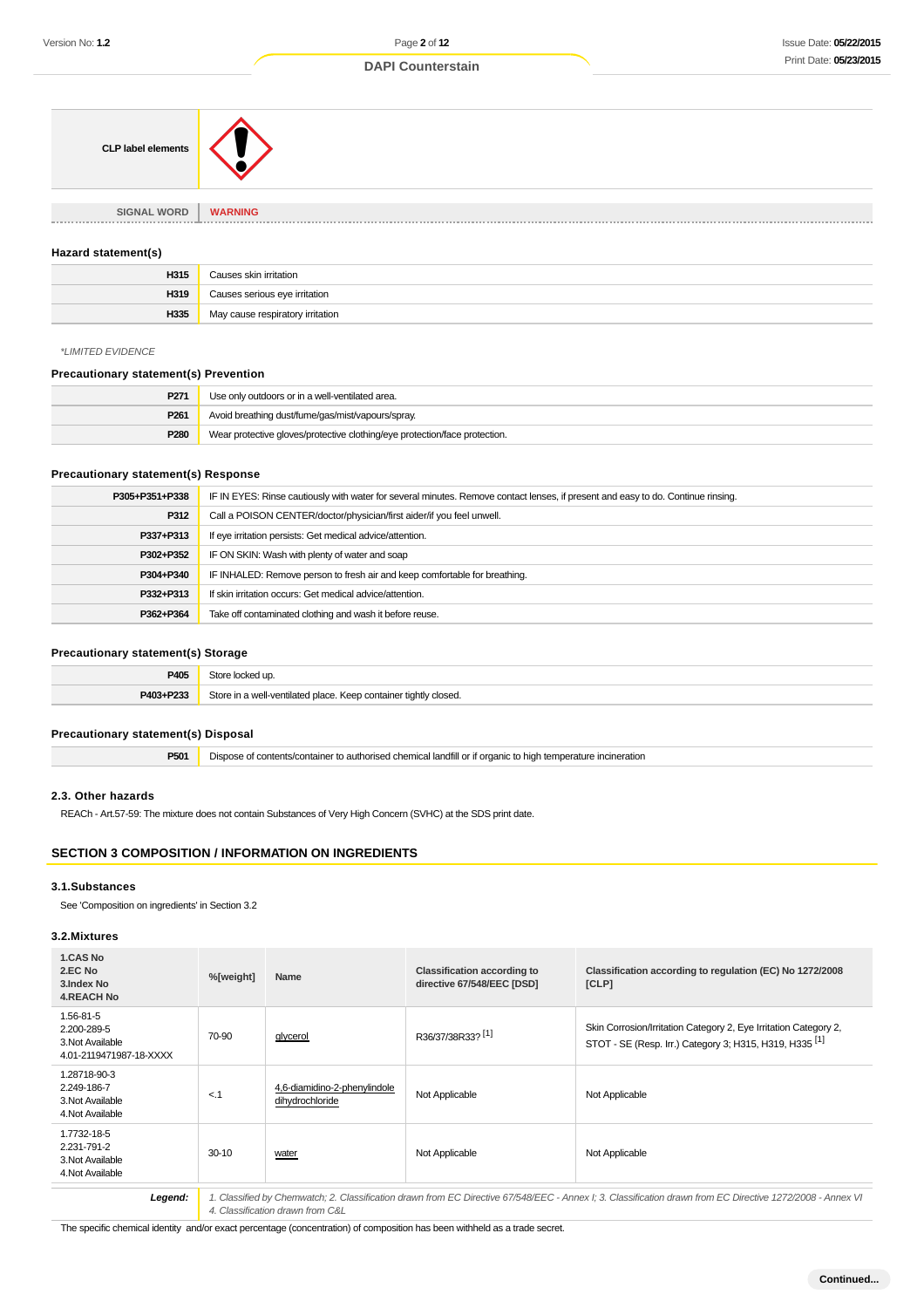#### **4.1. Description of first aid measures**

**SECTION 4 FIRST AID MEASURES**

| General             | Inmediately give a glass of water.<br>First aid is not generally required. If in doubt, contact a Poisons Information Centre or a doctor.<br>If fumes or combustion products are inhaled remove from contaminated area.<br>Lay patient down. Keep warm and rested.<br>Prostheses such as false teeth, which may block airway, should be removed, where possible, prior to initiating first aid procedures.<br>Apply artificial respiration if not breathing, preferably with a demand valve resuscitator, bag-valve mask device, or pocket mask as trained. Perform CPR if<br>necessary.<br>Transport to hospital, or doctor, without delay.<br>If this product comes in contact with the eyes:<br>▶ Wash out immediately with fresh running water.<br>Ensure complete irrigation of the eye by keeping eyelids apart and away from eye and moving the eyelids by occasionally lifting the upper and lower lids.<br>Seek medical attention without delay; if pain persists or recurs seek medical attention.<br>▶ Removal of contact lenses after an eye injury should only be undertaken by skilled personnel.<br>If skin contact occurs:<br>Inmediately remove all contaminated clothing, including footwear.<br>Flush skin and hair with running water (and soap if available).<br>Seek medical attention in event of irritation. |
|---------------------|--------------------------------------------------------------------------------------------------------------------------------------------------------------------------------------------------------------------------------------------------------------------------------------------------------------------------------------------------------------------------------------------------------------------------------------------------------------------------------------------------------------------------------------------------------------------------------------------------------------------------------------------------------------------------------------------------------------------------------------------------------------------------------------------------------------------------------------------------------------------------------------------------------------------------------------------------------------------------------------------------------------------------------------------------------------------------------------------------------------------------------------------------------------------------------------------------------------------------------------------------------------------------------------------------------------------------------------|
| <b>Eye Contact</b>  | If this product comes in contact with the eyes:<br>▶ Wash out immediately with fresh running water.<br>Ensure complete irrigation of the eye by keeping eyelids apart and away from eye and moving the eyelids by occasionally lifting the upper and lower lids.<br>▶ Seek medical attention without delay; if pain persists or recurs seek medical attention.<br>► Removal of contact lenses after an eye injury should only be undertaken by skilled personnel.                                                                                                                                                                                                                                                                                                                                                                                                                                                                                                                                                                                                                                                                                                                                                                                                                                                                    |
| <b>Skin Contact</b> | If skin contact occurs:<br>Inmediately remove all contaminated clothing, including footwear.<br>Flush skin and hair with running water (and soap if available).<br>Seek medical attention in event of irritation.                                                                                                                                                                                                                                                                                                                                                                                                                                                                                                                                                                                                                                                                                                                                                                                                                                                                                                                                                                                                                                                                                                                    |
| Inhalation          | If fumes or combustion products are inhaled remove from contaminated area.<br>Lay patient down. Keep warm and rested.<br>Prostheses such as false teeth, which may block airway, should be removed, where possible, prior to initiating first aid procedures.<br>Apply artificial respiration if not breathing, preferably with a demand valve resuscitator, bag-valve mask device, or pocket mask as trained. Perform CPR if<br>necessary.<br>Transport to hospital, or doctor, without delay.                                                                                                                                                                                                                                                                                                                                                                                                                                                                                                                                                                                                                                                                                                                                                                                                                                      |
| Ingestion           | $\blacktriangleright$ Immediately give a glass of water.<br>First aid is not generally required. If in doubt, contact a Poisons Information Centre or a doctor.                                                                                                                                                                                                                                                                                                                                                                                                                                                                                                                                                                                                                                                                                                                                                                                                                                                                                                                                                                                                                                                                                                                                                                      |
|                     |                                                                                                                                                                                                                                                                                                                                                                                                                                                                                                                                                                                                                                                                                                                                                                                                                                                                                                                                                                                                                                                                                                                                                                                                                                                                                                                                      |

#### **4.2 Most important symptoms and effects, both acute and delayed**

See Section 11

corrosive fumes.

## **4.3. Indication of any immediate medical attention and special treatment needed**

Treat symptomatically.

## **SECTION 5 FIREFIGHTING MEASURES**

#### **5.1. Extinguishing media**

| ▶ Foam.<br>• Dry chemical powder.<br>▶ BCF (where regulations permit).<br>Carbon dioxide.<br>▶ Water spray or fog - Large fires only. |
|---------------------------------------------------------------------------------------------------------------------------------------|
|---------------------------------------------------------------------------------------------------------------------------------------|

| 5.2. Special hazards arising from the substrate or mixture |                                                                                                                                                                                                                                                                                                                                                                                                                                                                                                                                               |  |  |  |
|------------------------------------------------------------|-----------------------------------------------------------------------------------------------------------------------------------------------------------------------------------------------------------------------------------------------------------------------------------------------------------------------------------------------------------------------------------------------------------------------------------------------------------------------------------------------------------------------------------------------|--|--|--|
| <b>Fire Incompatibility</b>                                | Avoid contamination with oxidising agents i.e. nitrates, oxidising acids, chlorine bleaches, pool chlorine etc. as ignition may result                                                                                                                                                                                                                                                                                                                                                                                                        |  |  |  |
| 5.3. Advice for firefighters                               |                                                                                                                                                                                                                                                                                                                                                                                                                                                                                                                                               |  |  |  |
| <b>Fire Fighting</b>                                       | Alert Fire Brigade and tell them location and nature of hazard.<br>▶ Wear full body protective clothing with breathing apparatus.<br>• Prevent, by any means available, spillage from entering drains or water course.<br>► Use water delivered as a fine spray to control fire and cool adjacent area.<br>Avoid spraying water onto liquid pools.<br>DO NOT approach containers suspected to be hot.<br>► Cool fire exposed containers with water spray from a protected location.<br>If safe to do so, remove containers from path of fire. |  |  |  |
| <b>Fire/Explosion Hazard</b>                               | • Combustible.<br>Slight fire hazard when exposed to heat or flame.<br>► Heating may cause expansion or decomposition leading to violent rupture of containers.<br>• On combustion, may emit toxic fumes of carbon monoxide (CO).<br>May emit acrid smoke.<br>▶ Mists containing combustible materials may be explosive.                                                                                                                                                                                                                      |  |  |  |

Combustion products include; carbon dioxide (CO2) acrolein, other pyrolysis products typical of burning organic materialMay emit poisonous fumes.May emit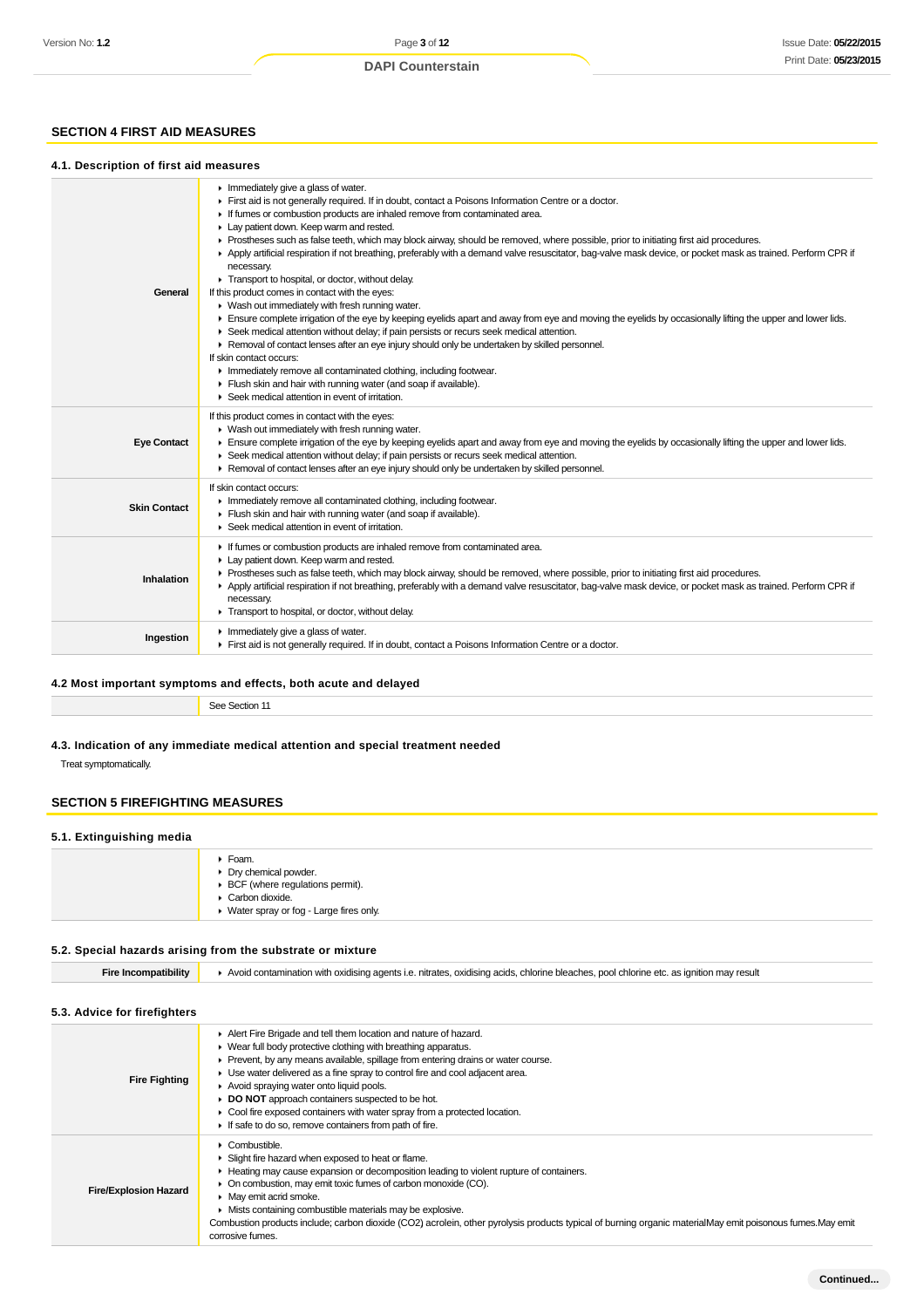## **SECTION 6 ACCIDENTAL RELEASE MEASURES**

| 6.1. Personal precautions, protective equipment and emergency procedures |                                                                                                                                                                                                                                                                                                                                           |  |  |
|--------------------------------------------------------------------------|-------------------------------------------------------------------------------------------------------------------------------------------------------------------------------------------------------------------------------------------------------------------------------------------------------------------------------------------|--|--|
|                                                                          | See section 8                                                                                                                                                                                                                                                                                                                             |  |  |
| 6.2. Environmental precautions                                           |                                                                                                                                                                                                                                                                                                                                           |  |  |
|                                                                          | See section 12                                                                                                                                                                                                                                                                                                                            |  |  |
|                                                                          | 6.3. Methods and material for containment and cleaning up                                                                                                                                                                                                                                                                                 |  |  |
| <b>Minor Spills</b>                                                      | Slippery when spilt.<br>Remove all ignition sources.<br>• Clean up all spills immediately.<br>Avoid breathing vapours and contact with skin and eyes.<br>• Control personal contact with the substance, by using protective equipment.<br>Contain and absorb spill with sand, earth, inert material or vermiculite.<br>$\bullet$ Wipe up. |  |  |

#### **6.4. Reference to other sections**

Personal Protective Equipment advice is contained in Section 8 of the MSDS.

Place in a suitable, labelled container for waste disposal.

## **SECTION 7 HANDLING AND STORAGE**

**Major Spills** Not Applicable

## **7.1. Precautions for safe handling**

| Safe handling                    | DO NOT allow clothing wet with material to stay in contact with skin<br>Avoid all personal contact, including inhalation.<br>▶ Wear protective clothing when risk of exposure occurs.<br>Use in a well-ventilated area.<br>Prevent concentration in hollows and sumps.<br>DO NOT enter confined spaces until atmosphere has been checked.<br>• DO NOT allow material to contact humans, exposed food or food utensils.<br>Avoid contact with incompatible materials.<br>• When handling, DO NOT eat, drink or smoke.<br>▶ Keep containers securely sealed when not in use.<br>Avoid physical damage to containers.<br>Always wash hands with soap and water after handling.<br>▶ Work clothes should be laundered separately. Launder contaminated clothing before re-use.<br>Use good occupational work practice.<br>• Observe manufacturer's storage and handling recommendations contained within this MSDS.<br>Atmosphere should be regularly checked against established exposure standards to ensure safe working conditions are maintained. |
|----------------------------------|----------------------------------------------------------------------------------------------------------------------------------------------------------------------------------------------------------------------------------------------------------------------------------------------------------------------------------------------------------------------------------------------------------------------------------------------------------------------------------------------------------------------------------------------------------------------------------------------------------------------------------------------------------------------------------------------------------------------------------------------------------------------------------------------------------------------------------------------------------------------------------------------------------------------------------------------------------------------------------------------------------------------------------------------------|
| Fire and explosion<br>protection | See section 5                                                                                                                                                                                                                                                                                                                                                                                                                                                                                                                                                                                                                                                                                                                                                                                                                                                                                                                                                                                                                                      |
| Other information                | Store in original containers.<br>▶ Keep containers securely sealed.<br>▶ No smoking, naked lights or ignition sources.<br>Store in a cool, dry, well-ventilated area.<br>Store away from incompatible materials and foodstuff containers.<br>▶ Protect containers against physical damage and check regularly for leaks.<br>• Observe manufacturer's storage and handling recommendations contained within this MSDS.                                                                                                                                                                                                                                                                                                                                                                                                                                                                                                                                                                                                                              |

## **7.2. Conditions for safe storage, including any incompatibilities**

| Suitable container      | ▶ Metal can or drum<br>• Packaging as recommended by manufacturer.<br>Check all containers are clearly labelled and free from leaks.                                                                                                                                                                                                                                                                                                                                                                                                                                                                |
|-------------------------|-----------------------------------------------------------------------------------------------------------------------------------------------------------------------------------------------------------------------------------------------------------------------------------------------------------------------------------------------------------------------------------------------------------------------------------------------------------------------------------------------------------------------------------------------------------------------------------------------------|
| Storage incompatibility | Glycerol:<br>reacts violently with strong oxidisers, acetic anhydride, alkali metal hydrides, calcium hypochlorite, calcium oxychloride, chlorine, chromic anhydride,<br>chromium oxides, ethylene oxide, hydrogen peroxide, phosphorous triiodide, potassium chlorate, potassium permanganate, potassium peroxide, silver<br>perchlorate, sodium hydride, sodium peroxide, sodium triiodide, sodium tetrahydroborate, is incompatible with strong acids, caustics, aliphatic amines,<br>isocyanates, uranium fluoride<br>is able to polymerise above 145 C<br>Avoid reaction with oxidising agents |

#### **PACKAGE MATERIAL INCOMPATIBILITIES**

Not Available

## **7.3. Specific end use(s)**

See section 1.2

## **SECTION 8 EXPOSURE CONTROLS / PERSONAL PROTECTION**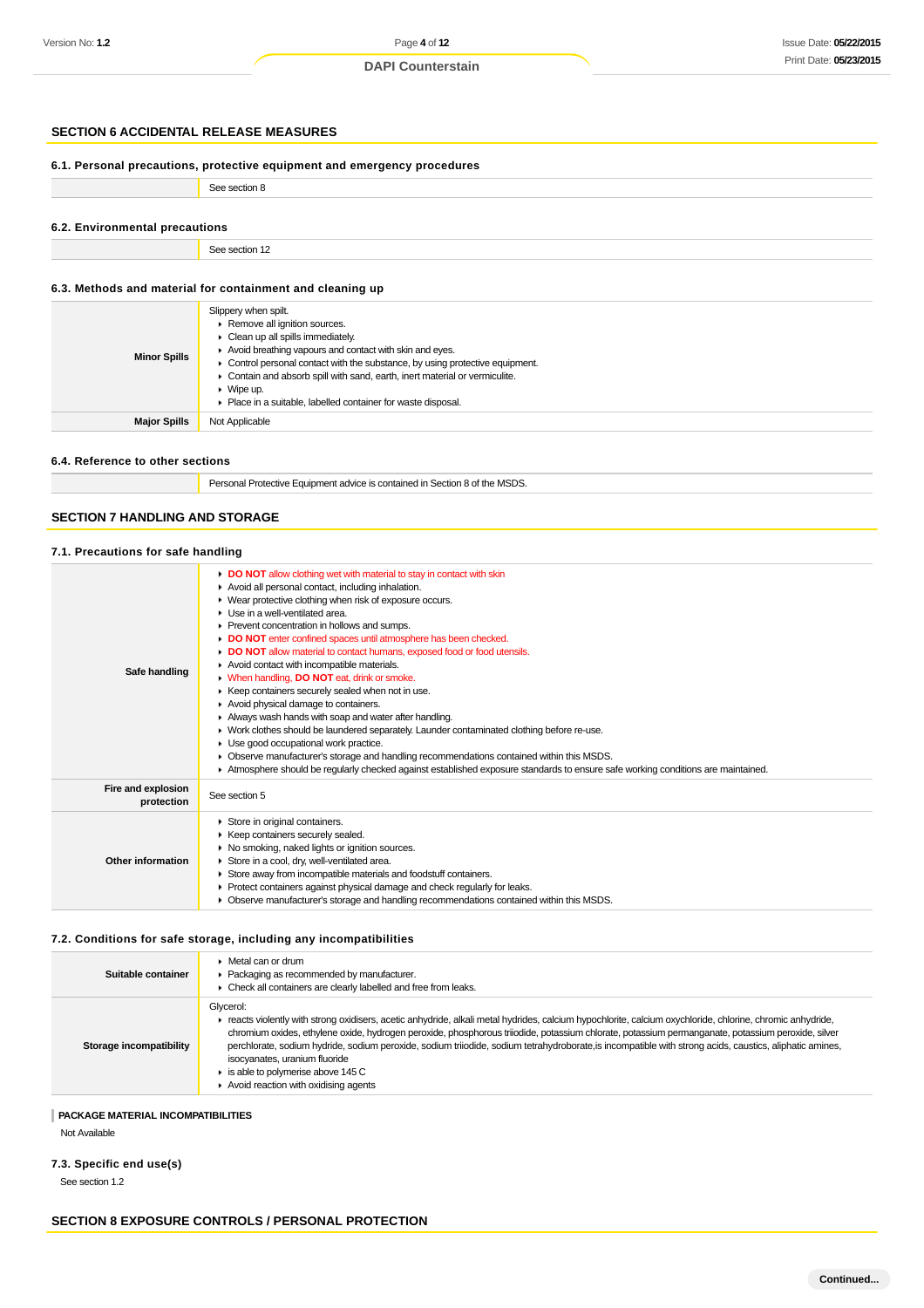#### **8.1. Control parameters**

## **DERIVED NO EFFECT LEVEL (DNEL)**

Not Available

#### **PREDICTED NO EFFECT LEVEL (PNEC)**

Not Available

#### **OCCUPATIONAL EXPOSURE LIMITS (OEL)**

#### **INGREDIENT DATA**

| Source                  | Ingredient                             | <b>Material name</b> | <b>TWA</b>    |        | <b>STEL</b>          | Peak                  | <b>Notes</b>  |
|-------------------------|----------------------------------------|----------------------|---------------|--------|----------------------|-----------------------|---------------|
| Not Available           | Not Available                          | Not Available        | Not Available |        | Not Available        | Not Available         | Not Available |
| <b>EMERGENCY LIMITS</b> |                                        |                      |               |        |                      |                       |               |
| Ingredient              | <b>Material name</b>                   |                      |               | TEEL-1 |                      | TEEL-2                | TEEL-3        |
| glycerol                | Glycerine (mist); (Glycerol; Glycerin) |                      |               |        | $30 \text{ mg/m}$    | $310 \,\mathrm{mq/m}$ | 2500 mg/m3    |
|                         |                                        |                      |               |        |                      |                       |               |
| Ingradiant              | Original IDI H                         |                      |               |        | <b>Revised IDI H</b> |                       |               |

| Ingredient                                      | <b>Original IDLH</b> | <b>Revised IDLH</b> |
|-------------------------------------------------|----------------------|---------------------|
| glycerol                                        | Not Available        | Not Available       |
| 4,6-diamidino-2-phenylindole<br>dihydrochloride | Not Available        | Not Available       |
| water                                           | Not Available        | Not Available       |

#### **MATERIAL DATA**

Sensory irritants are chemicals that produce temporary and undesirable side-effects on the eyes, nose or throat. Historically occupational exposure standards for these irritants have been based on observation of workers' responses to various airborne concentrations. Present day expectations require that nearly every individual should be protected against even minor sensory irritation and exposure standards are established using uncertainty factors or safety factors of 5 to 10 or more. On occasion animal no-observable-effect-levels (NOEL) are used to determine these limits where human results are unavailable. An additional approach, typically used by the TLV committee (USA) in determining respiratory standards for this group of chemicals, has been to assign ceiling values (TLV C) to rapidly acting irritants and to assign short-term exposure limits (TLV STELs) when the weight of evidence from irritation, bioaccumulation and other endpoints combine to warrant such a limit. In contrast the MAK Commission (Germany) uses a five-category system based on intensive odour, local irritation, and elimination half-life. However this system is being replaced to be consistent with the European Union (EU) Scientific Committee for Occupational Exposure Limits (SCOEL); this is more closely allied to that of the USA. OSHA (USA) concluded that exposure to sensory irritants can:

- cause inflammation
- cause increased susceptibility to other irritants and infectious agents
- lead to permanent injury or dysfunction
- permit greater absorption of hazardous substances and
- acclimate the worker to the irritant warning properties of these substances thus increasing the risk of overexposure.

#### **8.2. Exposure controls**

|                      | Engineering controls are used to remove a hazard or place a barrier between the worker and the hazard. Well-designed engineering controls can be highly<br>effective in protecting workers and will typically be independent of worker interactions to provide this high level of protection.<br>The basic types of engineering controls are:<br>Process controls which involve changing the way a job activity or process is done to reduce the risk.<br>Enclosure and/or isolation of emission source which keeps a selected hazard "physically" away from the worker and ventilation that strategically "adds" and<br>"removes" air in the work environment. Ventilation can remove or dilute an air contaminant if designed properly. The design of a ventilation system must match<br>the particular process and chemical or contaminant in use.<br>Employers may need to use multiple types of controls to prevent employee overexposure.<br>General exhaust is adequate under normal operating conditions. Local exhaust ventilation may be required in special circumstances. If risk of overexposure |                                  |            |  |  |
|----------------------|---------------------------------------------------------------------------------------------------------------------------------------------------------------------------------------------------------------------------------------------------------------------------------------------------------------------------------------------------------------------------------------------------------------------------------------------------------------------------------------------------------------------------------------------------------------------------------------------------------------------------------------------------------------------------------------------------------------------------------------------------------------------------------------------------------------------------------------------------------------------------------------------------------------------------------------------------------------------------------------------------------------------------------------------------------------------------------------------------------------|----------------------------------|------------|--|--|
|                      | exists, wear approved respirator. Supplied-air type respirator may be required in special circumstances. Correct fit is essential to ensure adequate protection.<br>Provide adequate ventilation in warehouses and enclosed storage areas. Air contaminants generated in the workplace possess varying "escape" velocities                                                                                                                                                                                                                                                                                                                                                                                                                                                                                                                                                                                                                                                                                                                                                                                    |                                  |            |  |  |
|                      | which, in turn, determine the "capture velocities" of fresh circulating air required to effectively remove the contaminant.                                                                                                                                                                                                                                                                                                                                                                                                                                                                                                                                                                                                                                                                                                                                                                                                                                                                                                                                                                                   |                                  |            |  |  |
|                      | Type of Contaminant:                                                                                                                                                                                                                                                                                                                                                                                                                                                                                                                                                                                                                                                                                                                                                                                                                                                                                                                                                                                                                                                                                          |                                  | Air Speed: |  |  |
|                      | solvent, vapours, degreasing etc., evaporating from tank (in still air).                                                                                                                                                                                                                                                                                                                                                                                                                                                                                                                                                                                                                                                                                                                                                                                                                                                                                                                                                                                                                                      |                                  |            |  |  |
| 8.2.1. Appropriate   | aerosols, fumes from pouring operations, intermittent container filling, low speed conveyer transfers, welding, spray drift, plating<br>acid fumes, pickling (released at low velocity into zone of active generation)                                                                                                                                                                                                                                                                                                                                                                                                                                                                                                                                                                                                                                                                                                                                                                                                                                                                                        |                                  |            |  |  |
| engineering controls | direct spray, spray painting in shallow booths, drum filling, conveyer loading, crusher dusts, gas discharge (active generation into<br>zone of rapid air motion)                                                                                                                                                                                                                                                                                                                                                                                                                                                                                                                                                                                                                                                                                                                                                                                                                                                                                                                                             |                                  |            |  |  |
|                      | grinding, abrasive blasting, tumbling, high speed wheel generated dusts (released at high initial velocity into zone of very high rapid<br>air motion)                                                                                                                                                                                                                                                                                                                                                                                                                                                                                                                                                                                                                                                                                                                                                                                                                                                                                                                                                        |                                  |            |  |  |
|                      | Within each range the appropriate value depends on:                                                                                                                                                                                                                                                                                                                                                                                                                                                                                                                                                                                                                                                                                                                                                                                                                                                                                                                                                                                                                                                           |                                  |            |  |  |
|                      | Lower end of the range                                                                                                                                                                                                                                                                                                                                                                                                                                                                                                                                                                                                                                                                                                                                                                                                                                                                                                                                                                                                                                                                                        | Upper end of the range           |            |  |  |
|                      | 1: Room air currents minimal or favourable to capture                                                                                                                                                                                                                                                                                                                                                                                                                                                                                                                                                                                                                                                                                                                                                                                                                                                                                                                                                                                                                                                         | 1: Disturbing room air currents  |            |  |  |
|                      | 2: Contaminants of low toxicity or of nuisance value only.                                                                                                                                                                                                                                                                                                                                                                                                                                                                                                                                                                                                                                                                                                                                                                                                                                                                                                                                                                                                                                                    | 2: Contaminants of high toxicity |            |  |  |
|                      | 3: Intermittent, low production.                                                                                                                                                                                                                                                                                                                                                                                                                                                                                                                                                                                                                                                                                                                                                                                                                                                                                                                                                                                                                                                                              | 3: High production, heavy use    |            |  |  |
|                      | 4: Large hood or large air mass in motion                                                                                                                                                                                                                                                                                                                                                                                                                                                                                                                                                                                                                                                                                                                                                                                                                                                                                                                                                                                                                                                                     | 4: Small hood-local control only |            |  |  |

solvents generated in a tank 2 meters distant from the extraction point. Other mechanical considerations, producing performance deficits within the extraction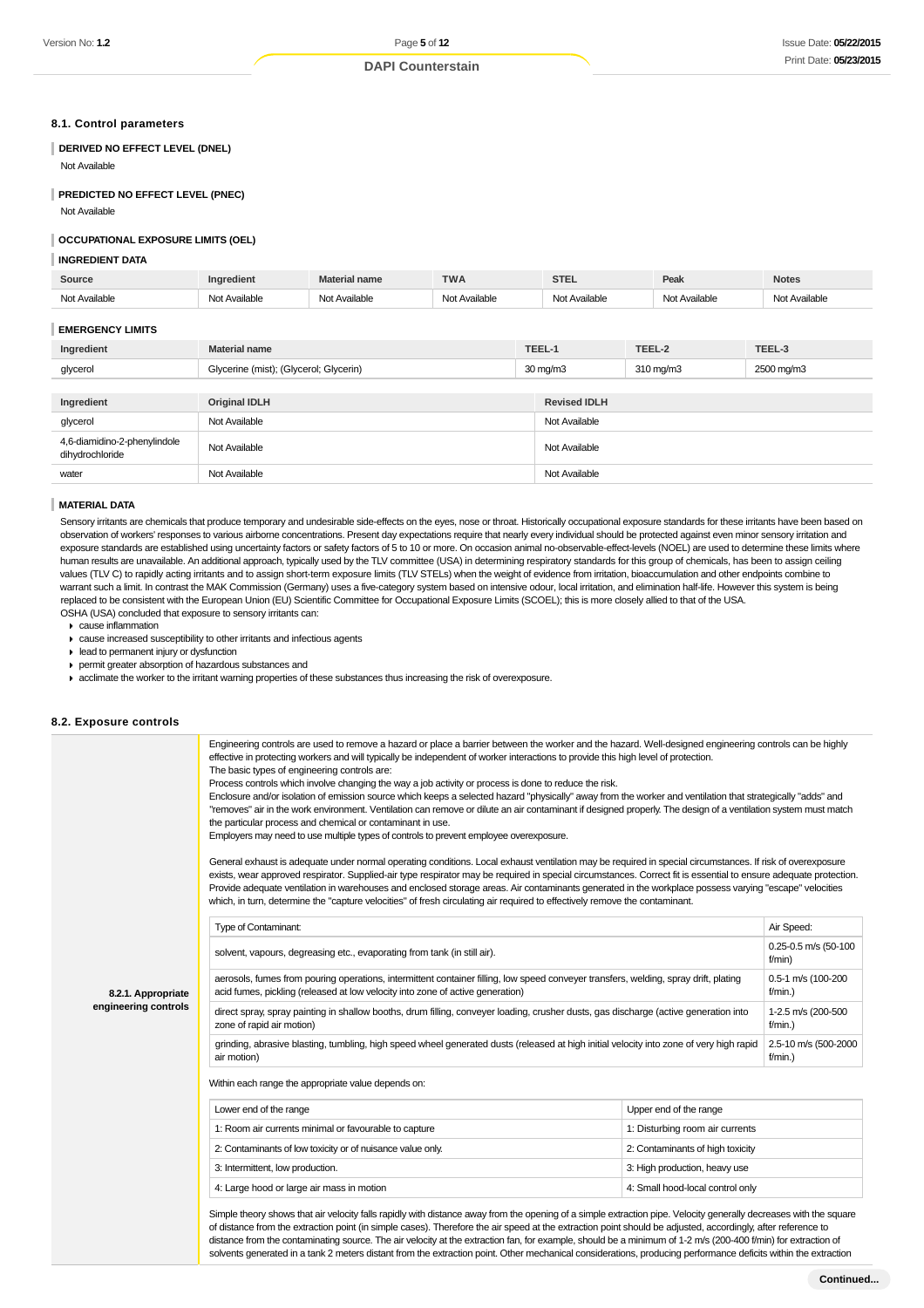## **DAPI Counterstain**

|                            | apparatus, make it essential that theoretical air velocities are multiplied by factors of 10 or more when extraction systems are installed or used.                                                                                                                                                                                                                                                                                                                                                                                                                                                                                                                                                                                                                                                                                                                                                                                                                                                                                                                                                                                                                                                                                                                                                                                                                                                                                                                                                                                                                                                                                                                                                                                                                                                                                                 |  |  |  |  |
|----------------------------|-----------------------------------------------------------------------------------------------------------------------------------------------------------------------------------------------------------------------------------------------------------------------------------------------------------------------------------------------------------------------------------------------------------------------------------------------------------------------------------------------------------------------------------------------------------------------------------------------------------------------------------------------------------------------------------------------------------------------------------------------------------------------------------------------------------------------------------------------------------------------------------------------------------------------------------------------------------------------------------------------------------------------------------------------------------------------------------------------------------------------------------------------------------------------------------------------------------------------------------------------------------------------------------------------------------------------------------------------------------------------------------------------------------------------------------------------------------------------------------------------------------------------------------------------------------------------------------------------------------------------------------------------------------------------------------------------------------------------------------------------------------------------------------------------------------------------------------------------------|--|--|--|--|
| 8.2.2. Personal protection |                                                                                                                                                                                                                                                                                                                                                                                                                                                                                                                                                                                                                                                                                                                                                                                                                                                                                                                                                                                                                                                                                                                                                                                                                                                                                                                                                                                                                                                                                                                                                                                                                                                                                                                                                                                                                                                     |  |  |  |  |
| Eye and face protection    | Safety glasses with side shields.<br>Chemical goggles.<br>▶ Contact lenses may pose a special hazard; soft contact lenses may absorb and concentrate irritants. A written policy document, describing the wearing of<br>lenses or restrictions on use, should be created for each workplace or task. This should include a review of lens absorption and adsorption for the class of<br>chemicals in use and an account of injury experience. Medical and first-aid personnel should be trained in their removal and suitable equipment should be<br>readily available. In the event of chemical exposure, begin eye irrigation immediately and remove contact lens as soon as practicable. Lens should be removed<br>at the first signs of eye redness or irritation - lens should be removed in a clean environment only after workers have washed hands thoroughly. [CDC NIOSH<br>Current Intelligence Bulletin 59], [AS/NZS 1336 or national equivalent]                                                                                                                                                                                                                                                                                                                                                                                                                                                                                                                                                                                                                                                                                                                                                                                                                                                                                        |  |  |  |  |
| <b>Skin protection</b>     | See Hand protection below                                                                                                                                                                                                                                                                                                                                                                                                                                                                                                                                                                                                                                                                                                                                                                                                                                                                                                                                                                                                                                                                                                                                                                                                                                                                                                                                                                                                                                                                                                                                                                                                                                                                                                                                                                                                                           |  |  |  |  |
| Hands/feet protection      | ▶ Wear chemical protective gloves, e.g. PVC.<br>▶ Wear safety footwear or safety gumboots, e.g. Rubber<br>The selection of suitable gloves does not only depend on the material, but also on further marks of quality which vary from manufacturer to manufacturer. Where<br>the chemical is a preparation of several substances, the resistance of the glove material can not be calculated in advance and has therefore to be checked prior<br>to the application.<br>The exact break through time for substances has to be obtained from the manufacturer of the protective gloves and has to be observed when making a final<br>choice.<br>Suitability and durability of glove type is dependent on usage. Important factors in the selection of gloves include:<br>Frequency and duration of contact,<br>• chemical resistance of glove material,<br>• glove thickness and<br>• dexterity<br>Select gloves tested to a relevant standard (e.g. Europe EN 374, US F739, AS/NZS 2161.1 or national equivalent).<br>• When prolonged or frequently repeated contact may occur, a glove with a protection class of 5 or higher (breakthrough time greater than 240 minutes<br>according to EN 374, AS/NZS 2161.10.1 or national equivalent) is recommended.<br>> When only brief contact is expected, a glove with a protection class of 3 or higher (breakthrough time greater than 60 minutes according to EN 374, AS/NZS<br>2161.10.1 or national equivalent) is recommended.<br>• Some glove polymer types are less affected by movement and this should be taken into account when considering gloves for long-term use.<br>Contaminated gloves should be replaced.<br>Gloves must only be worn on clean hands. After using gloves, hands should be washed and dried thoroughly. Application of a non-perfumed moisturiser is<br>recommended. |  |  |  |  |
| <b>Body protection</b>     | See Other protection below                                                                                                                                                                                                                                                                                                                                                                                                                                                                                                                                                                                                                                                                                                                                                                                                                                                                                                                                                                                                                                                                                                                                                                                                                                                                                                                                                                                                                                                                                                                                                                                                                                                                                                                                                                                                                          |  |  |  |  |
| Other protection           | Not Applicable                                                                                                                                                                                                                                                                                                                                                                                                                                                                                                                                                                                                                                                                                                                                                                                                                                                                                                                                                                                                                                                                                                                                                                                                                                                                                                                                                                                                                                                                                                                                                                                                                                                                                                                                                                                                                                      |  |  |  |  |
| <b>Thermal hazards</b>     | Not Available                                                                                                                                                                                                                                                                                                                                                                                                                                                                                                                                                                                                                                                                                                                                                                                                                                                                                                                                                                                                                                                                                                                                                                                                                                                                                                                                                                                                                                                                                                                                                                                                                                                                                                                                                                                                                                       |  |  |  |  |

## **Respiratory protection**

Type A-P Filter of sufficient capacity. (AS/NZS 1716 & 1715, EN 143:2000 & 149:2001, ANSI Z88 or national equivalent)

## **8.2.3. Environmental exposure controls**

See section 12

## **SECTION 9 PHYSICAL AND CHEMICAL PROPERTIES**

#### **9.1. Information on basic physical and chemical properties**

**Appearance** Not Available

| <b>Physical state</b>                           | Liquid        | Relative density (Water = 1)                      | Not Available |
|-------------------------------------------------|---------------|---------------------------------------------------|---------------|
| Odour                                           | Not Available | <b>Partition coefficient</b><br>n-octanol / water | Not Available |
| <b>Odour threshold</b>                          | Not Available | Auto-ignition temperature<br>(°C)                 | Not Available |
| pH (as supplied)                                | Not Available | Decomposition<br>temperature                      | Not Available |
| Melting point / freezing<br>point (°C)          | Not Available | Viscosity (cSt)                                   | Not Available |
| Initial boiling point and<br>boiling range (°C) | Not Available | Molecular weight (g/mol)                          | Not Available |
| Flash point (°C)                                | Not Available | <b>Taste</b>                                      | Not Available |
| <b>Evaporation rate</b>                         | Not Available | <b>Explosive properties</b>                       | Not Available |
| Flammability                                    | Not Available | <b>Oxidising properties</b>                       | Not Available |
| <b>Upper Explosive Limit (%)</b>                | Not Available | Surface Tension (dyn/cm or<br>$mN/m$ )            | Not Available |
| Lower Explosive Limit (%)                       | Not Available | <b>Volatile Component (%vol)</b>                  | Not Available |
| Vapour pressure (kPa)                           | Not Available | Gas group                                         | Not Available |
| Solubility in water (g/L)                       | Immiscible    | pH as a solution (1%)                             | Not Available |
| Vapour density ( $Air = 1$ )                    | Not Available | VOC g/L                                           | Not Available |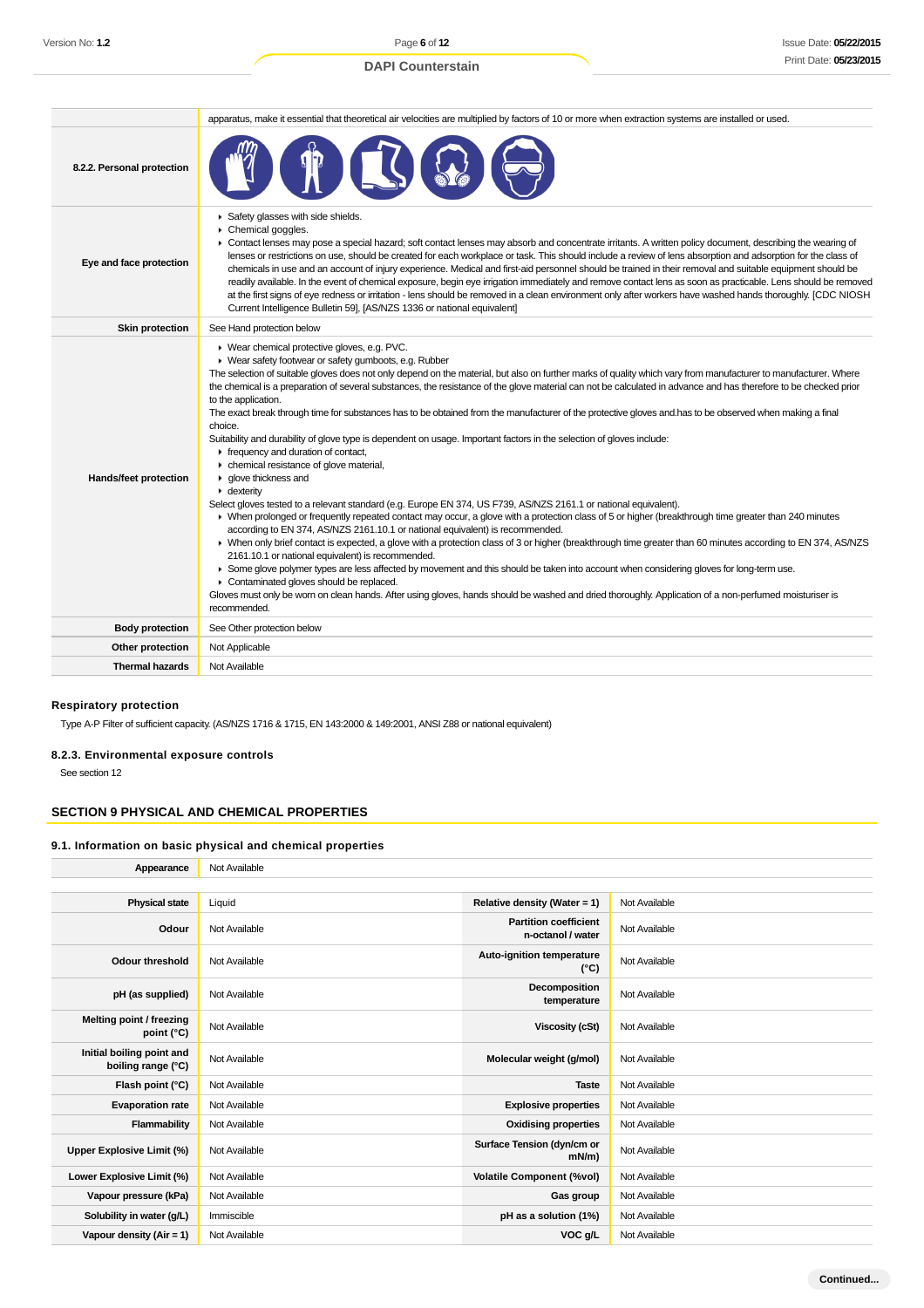#### **9.2. Other information**

Not Available

## **SECTION 10 STABILITY AND REACTIVITY**

| 10.1. Reactivity                            | See section 7.2                                                                                                                    |
|---------------------------------------------|------------------------------------------------------------------------------------------------------------------------------------|
| 10.2. Chemical stability                    | • Unstable in the presence of incompatible materials.<br>Product is considered stable.<br>Hazardous polymerisation will not occur. |
| 10.3. Possibility of<br>hazardous reactions | See section 7.2                                                                                                                    |
| 10.4. Conditions to avoid                   | See section 7.2                                                                                                                    |
| 10.5. Incompatible materials                | See section 7.2                                                                                                                    |
| 10.6. Hazardous<br>decomposition products   | See section 5.3                                                                                                                    |

## **SECTION 11 TOXICOLOGICAL INFORMATION**

#### **11.1. Information on toxicological effects**

| Inhaled                          | Evidence shows, or practical experience predicts, that the material produces irritation of the respiratory system, in a substantial number of individuals, following<br>inhalation. In contrast to most organs, the lung is able to respond to a chemical insult by first removing or neutralising the irritant and then repairing the<br>damage. The repair process, which initially evolved to protect mammalian lungs from foreign matter and antigens, may however, produce further lung damage<br>resulting in the impairment of gas exchange, the primary function of the lungs. Respiratory tract irritation often results in an inflammatory response involving<br>the recruitment and activation of many cell types, mainly derived from the vascular system.<br>The material has NOT been classified by EC Directives or other classification systems as "harmful by inhalation". This is because of the lack of corroborating<br>animal or human evidence. In the absence of such evidence, care should be taken nevertheless to ensure exposure is kept to a minimum and that suitable control<br>measures be used, in an occupational setting to control vapours, fumes and aerosols.<br>Not normally a hazard due to non-volatile nature of product                                                                                                                                                                                                                                                                                                                                  |                   |  |                   |  |
|----------------------------------|----------------------------------------------------------------------------------------------------------------------------------------------------------------------------------------------------------------------------------------------------------------------------------------------------------------------------------------------------------------------------------------------------------------------------------------------------------------------------------------------------------------------------------------------------------------------------------------------------------------------------------------------------------------------------------------------------------------------------------------------------------------------------------------------------------------------------------------------------------------------------------------------------------------------------------------------------------------------------------------------------------------------------------------------------------------------------------------------------------------------------------------------------------------------------------------------------------------------------------------------------------------------------------------------------------------------------------------------------------------------------------------------------------------------------------------------------------------------------------------------------------------------------------------------------------------------------------------------------|-------------------|--|-------------------|--|
| Ingestion                        | The material has NOT been classified by EC Directives or other classification systems as "harmful by ingestion". This is because of the lack of corroborating<br>animal or human evidence. The material may still be damaging to the health of the individual, following ingestion, especially where pre-existing organ (e.g liver,<br>kidney) damage is evident. Present definitions of harmful or toxic substances are generally based on doses producing mortality rather than those producing<br>morbidity (disease, ill-health). Gastrointestinal tract discomfort may produce nausea and vomiting. In an occupational setting however, ingestion of insignificant<br>quantities is not thought to be cause for concern.                                                                                                                                                                                                                                                                                                                                                                                                                                                                                                                                                                                                                                                                                                                                                                                                                                                                      |                   |  |                   |  |
| <b>Skin Contact</b>              | The material may accentuate any pre-existing dermatitis condition<br>Skin contact is not thought to have harmful health effects (as classified under EC Directives); the material may still produce health damage following entry<br>through wounds, lesions or abrasions.<br>Open cuts, abraded or irritated skin should not be exposed to this material<br>Entry into the blood-stream through, for example, cuts, abrasions, puncture wounds or lesions, may produce systemic injury with harmful effects. Examine the<br>skin prior to the use of the material and ensure that any external damage is suitably protected.<br>The material produces mild skin irritation; evidence exists, or practical experience predicts, that the material either<br>► produces mild inflammation of the skin in a substantial number of individuals following direct contact, and/or<br>• produces significant, but mild, inflammation when applied to the healthy intact skin of animals (for up to four hours), such inflammation being present<br>twenty-four hours or more after the end of the exposure period.<br>Skin irritation may also be present after prolonged or repeated exposure; this may result in a form of contact dermatitis (nonallergic). The dermatitis is often<br>characterised by skin redness (erythema) and swelling (oedema) which may progress to blistering (vesiculation), scaling and thickening of the epidermis. At<br>the microscopic level there may be intercellular oedema of the spongy layer of the skin (spongiosis) and intracellular oedema of the epidermis. |                   |  |                   |  |
| Eye                              | Evidence exists, or practical experience predicts, that the material may cause eye irritation in a substantial number of individuals. Repeated or prolonged eye<br>contact may cause inflammation (similar to windburn) characterised by a temporary redness of the conjunctiva (conjunctivitis); temporary impairment of vision<br>and/or other transient eye damage/ulceration may occur.                                                                                                                                                                                                                                                                                                                                                                                                                                                                                                                                                                                                                                                                                                                                                                                                                                                                                                                                                                                                                                                                                                                                                                                                        |                   |  |                   |  |
| Chronic                          | Long-term exposure to respiratory irritants may result in disease of the airways involving difficult breathing and related systemic problems.<br>Limited evidence suggests that repeated or long-term occupational exposure may produce cumulative health effects involving organs or biochemical systems.                                                                                                                                                                                                                                                                                                                                                                                                                                                                                                                                                                                                                                                                                                                                                                                                                                                                                                                                                                                                                                                                                                                                                                                                                                                                                         |                   |  |                   |  |
|                                  |                                                                                                                                                                                                                                                                                                                                                                                                                                                                                                                                                                                                                                                                                                                                                                                                                                                                                                                                                                                                                                                                                                                                                                                                                                                                                                                                                                                                                                                                                                                                                                                                    |                   |  |                   |  |
|                                  | <b>TOXICITY</b>                                                                                                                                                                                                                                                                                                                                                                                                                                                                                                                                                                                                                                                                                                                                                                                                                                                                                                                                                                                                                                                                                                                                                                                                                                                                                                                                                                                                                                                                                                                                                                                    | <b>IRRITATION</b> |  |                   |  |
| <b>DAPI Counterstain</b>         | Not Available                                                                                                                                                                                                                                                                                                                                                                                                                                                                                                                                                                                                                                                                                                                                                                                                                                                                                                                                                                                                                                                                                                                                                                                                                                                                                                                                                                                                                                                                                                                                                                                      | Not Available     |  |                   |  |
|                                  |                                                                                                                                                                                                                                                                                                                                                                                                                                                                                                                                                                                                                                                                                                                                                                                                                                                                                                                                                                                                                                                                                                                                                                                                                                                                                                                                                                                                                                                                                                                                                                                                    |                   |  |                   |  |
|                                  | <b>TOXICITY</b>                                                                                                                                                                                                                                                                                                                                                                                                                                                                                                                                                                                                                                                                                                                                                                                                                                                                                                                                                                                                                                                                                                                                                                                                                                                                                                                                                                                                                                                                                                                                                                                    |                   |  | <b>IRRITATION</b> |  |
| glycerol                         | dermal (guinea pig) LD50: 54000 mg/kg <sup>[1]</sup>                                                                                                                                                                                                                                                                                                                                                                                                                                                                                                                                                                                                                                                                                                                                                                                                                                                                                                                                                                                                                                                                                                                                                                                                                                                                                                                                                                                                                                                                                                                                               |                   |  | Not Available     |  |
|                                  | Oral (rat) LD50: >20<39800 mg/kg <sup>[1]</sup>                                                                                                                                                                                                                                                                                                                                                                                                                                                                                                                                                                                                                                                                                                                                                                                                                                                                                                                                                                                                                                                                                                                                                                                                                                                                                                                                                                                                                                                                                                                                                    |                   |  |                   |  |
|                                  |                                                                                                                                                                                                                                                                                                                                                                                                                                                                                                                                                                                                                                                                                                                                                                                                                                                                                                                                                                                                                                                                                                                                                                                                                                                                                                                                                                                                                                                                                                                                                                                                    |                   |  |                   |  |
| 4,6-diamidino-<br>2-phenylindole | <b>TOXICITY</b><br><b>IRRITATION</b>                                                                                                                                                                                                                                                                                                                                                                                                                                                                                                                                                                                                                                                                                                                                                                                                                                                                                                                                                                                                                                                                                                                                                                                                                                                                                                                                                                                                                                                                                                                                                               |                   |  |                   |  |
| dihydrochloride                  | Not Available                                                                                                                                                                                                                                                                                                                                                                                                                                                                                                                                                                                                                                                                                                                                                                                                                                                                                                                                                                                                                                                                                                                                                                                                                                                                                                                                                                                                                                                                                                                                                                                      | Not Available     |  |                   |  |
|                                  |                                                                                                                                                                                                                                                                                                                                                                                                                                                                                                                                                                                                                                                                                                                                                                                                                                                                                                                                                                                                                                                                                                                                                                                                                                                                                                                                                                                                                                                                                                                                                                                                    |                   |  |                   |  |
| water                            | <b>TOXICITY</b>                                                                                                                                                                                                                                                                                                                                                                                                                                                                                                                                                                                                                                                                                                                                                                                                                                                                                                                                                                                                                                                                                                                                                                                                                                                                                                                                                                                                                                                                                                                                                                                    |                   |  | <b>IRRITATION</b> |  |
|                                  |                                                                                                                                                                                                                                                                                                                                                                                                                                                                                                                                                                                                                                                                                                                                                                                                                                                                                                                                                                                                                                                                                                                                                                                                                                                                                                                                                                                                                                                                                                                                                                                                    |                   |  |                   |  |

| ıter | m<br>-14 |  |
|------|----------|--|
|      |          |  |

Legend: 1. Value obtained from Europe ECHA Registered Substances - Acute toxicity 2.\* Value obtained from manufacturer's msds. Unless otherwise specified data extracted from RTECS - Register of Toxic Effect of chemical Substances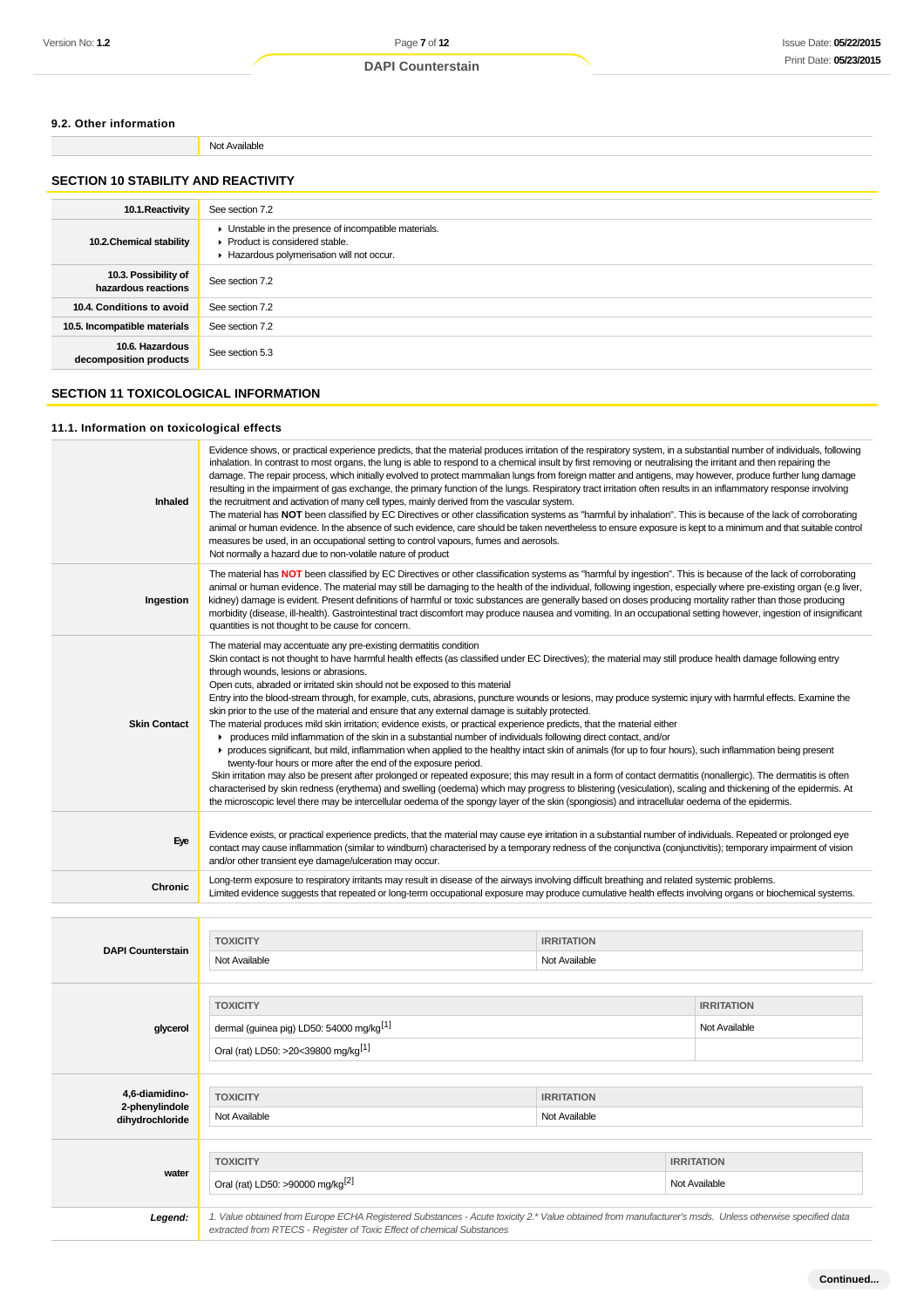| <b>DAPI Counterstain</b>                                                         | Asthma-like symptoms may continue for months or even years after exposure to the material ceases. This may be due to a non-allergenic condition known<br>as reactive airways dysfunction syndrome (RADS) which can occur following exposure to high levels of highly irritating compound. Key criteria for the<br>diagnosis of RADS include the absence of preceding respiratory disease, in a non-atopic individual, with abrupt onset of persistent asthma-like symptoms<br>within minutes to hours of a documented exposure to the irritant. A reversible airflow pattern, on spirometry, with the presence of moderate to severe<br>bronchial hyperreactivity on methacholine challenge testing and the lack of minimal lymphocytic inflammation, without eosinophilia, have also been included<br>in the criteria for diagnosis of RADS. RADS (or asthma) following an irritating inhalation is an infrequent disorder with rates related to the concentration<br>of and duration of exposure to the irritating substance. Industrial bronchitis, on the other hand, is a disorder that occurs as result of exposure due to high<br>concentrations of irritating substance (often particulate in nature) and is completely reversible after exposure ceases. The disorder is characterised by<br>dyspnea, cough and mucus production.<br>No significant acute toxicological data identified in literature search.<br>For glycerol:<br>Acute toxicity: Glycerol is of a low order of acute oral and dermal toxicity with LD50 values in excess of 4000 mg/kg bw. At very high dose levels, the signs<br>of toxicity include tremor and hyperaemia of the gastro-intestinal -tract. Skin and eye irritation studies indicate that glycerol has low potential to irritate the<br>skin and the eye. The available human and animal data, together with the very widespread potential for exposure and the absence of case reports of<br>sensitisation, indicate that glycerol is not a skin sensitiser.<br>Repeat dose toxicity: Repeated oral exposure to glycerol does not induce adverse effects other than local irritation of the gastro-intestinal tract. The<br>overall NOEL after prolonged treatment with glycerol is 10,000 mg/kg bw/day (20% in diet). At this dose level no systemic or local effects were observed.<br>For inhalation exposure to aerosols, the NOAEC for local irritant effects to the upper respiratory tract is 165 mg/m3 and 662 mg/m3 for systemic effects.<br>Genotoxicity: Glycerol is free from structural alerts, which raise concern for mutagenicity. Glycerol does not induce gene mutations in bacterial strains,<br>chromosomal effects in mammalian cells or primary DNA damage in vitro. Results of a limited gene mutation test in mammalian cells were of uncertain<br>biological relevance. In vivo, glycerol produced no statistically significant effect in a chromosome aberrations and dominant lethal study. However, the<br>limited details provided and the absence of a positive control, prevent any reliable conclusions to be drawn from the <i>in vivo</i> data. Overall, glycerol is not<br>considered to possess genotoxic potential.<br>Carcinogenicity: The experimental data from a limited 2 year dietary study in the rat does not provide any basis for concerns in relation to carcinogenicity.<br>Data from non-guideline studies designed to investigate tumour promotion activity in male mice suggest that oral administration of glycerol up to 20 weeks<br>had a weak promotion effect on the incidence of tumour formation.<br>Reproductive and developmental toxicity: No effects on fertility and reproductive performance were observed in a two generation study with glycerol<br>administered by gavage (NOAEL 2000 mg/kg bw/day). No maternal toxicity or teratogenic effects were seen in the rat, mouse or rabbit at the highest dose<br>levels tested in a guideline comparable teratogenicity study (NOEL 1180 mg/kg bw/day). |                                                                                                                                                                    |
|----------------------------------------------------------------------------------|----------------------------------------------------------------------------------------------------------------------------------------------------------------------------------------------------------------------------------------------------------------------------------------------------------------------------------------------------------------------------------------------------------------------------------------------------------------------------------------------------------------------------------------------------------------------------------------------------------------------------------------------------------------------------------------------------------------------------------------------------------------------------------------------------------------------------------------------------------------------------------------------------------------------------------------------------------------------------------------------------------------------------------------------------------------------------------------------------------------------------------------------------------------------------------------------------------------------------------------------------------------------------------------------------------------------------------------------------------------------------------------------------------------------------------------------------------------------------------------------------------------------------------------------------------------------------------------------------------------------------------------------------------------------------------------------------------------------------------------------------------------------------------------------------------------------------------------------------------------------------------------------------------------------------------------------------------------------------------------------------------------------------------------------------------------------------------------------------------------------------------------------------------------------------------------------------------------------------------------------------------------------------------------------------------------------------------------------------------------------------------------------------------------------------------------------------------------------------------------------------------------------------------------------------------------------------------------------------------------------------------------------------------------------------------------------------------------------------------------------------------------------------------------------------------------------------------------------------------------------------------------------------------------------------------------------------------------------------------------------------------------------------------------------------------------------------------------------------------------------------------------------------------------------------------------------------------------------------------------------------------------------------------------------------------------------------------------------------------------------------------------------------------------------------------------------------------------------------------------------------------------------------------------------------------------------------------------------------------------------------------------------------------------------------------------------------------------------------------------------------------------------------------------------------------------------------------------------------------------------------------------------------------------------------------------------------------------------------------------------------------------------|--------------------------------------------------------------------------------------------------------------------------------------------------------------------|
| <b>GLYCEROL</b>                                                                  | Asthma-like symptoms may continue for months or even years after exposure to the material ceases. This may be due to a non-allergenic condition known<br>as reactive airways dysfunction syndrome (RADS) which can occur following exposure to high levels of highly irritating compound. Key criteria for the<br>diagnosis of RADS include the absence of preceding respiratory disease, in a non-atopic individual, with abrupt onset of persistent asthma-like symptoms<br>within minutes to hours of a documented exposure to the irritant. A reversible airflow pattern, on spirometry, with the presence of moderate to severe<br>bronchial hyperreactivity on methacholine challenge testing and the lack of minimal lymphocytic inflammation, without eosinophilia, have also been included<br>in the criteria for diagnosis of RADS. RADS (or asthma) following an irritating inhalation is an infrequent disorder with rates related to the concentration<br>of and duration of exposure to the irritating substance. Industrial bronchitis, on the other hand, is a disorder that occurs as result of exposure due to high<br>concentrations of irritating substance (often particulate in nature) and is completely reversible after exposure ceases. The disorder is characterised by<br>dyspnea, cough and mucus production.<br>For glycerol:<br>Acute toxicity: Glycerol is of a low order of acute oral and dermal toxicity with LD50 values in excess of 4000 mg/kg bw. At very high dose levels, the signs<br>of toxicity include tremor and hyperaemia of the gastro-intestinal -tract. Skin and eye irritation studies indicate that glycerol has low potential to irritate the<br>skin and the eye. The available human and animal data, together with the very widespread potential for exposure and the absence of case reports of<br>sensitisation, indicate that glycerol is not a skin sensitiser.<br>Repeat dose toxicity: Repeated oral exposure to glycerol does not induce adverse effects other than local irritation of the gastro-intestinal tract. The<br>overall NOEL after prolonged treatment with glycerol is 10,000 mg/kg bw/day (20% in diet). At this dose level no systemic or local effects were observed.<br>For inhalation exposure to aerosols, the NOAEC for local irritant effects to the upper respiratory tract is 165 mg/m3 and 662 mg/m3 for systemic effects.<br>Genotoxicity: Glycerol is free from structural alerts, which raise concern for mutagenicity. Glycerol does not induce gene mutations in bacterial strains,<br>chromosomal effects in mammalian cells or primary DNA damage in vitro. Results of a limited gene mutation test in mammalian cells were of uncertain<br>biological relevance. In vivo, glycerol produced no statistically significant effect in a chromosome aberrations and dominant lethal study. However, the<br>limited details provided and the absence of a positive control, prevent any reliable conclusions to be drawn from the in vivo data. Overall, glycerol is not<br>considered to possess genotoxic potential.<br>Carcinogenicity: The experimental data from a limited 2 year dietary study in the rat does not provide any basis for concerns in relation to carcinogenicity.<br>Data from non-guideline studies designed to investigate tumour promotion activity in male mice suggest that oral administration of glycerol up to 20 weeks<br>had a weak promotion effect on the incidence of tumour formation.<br>Reproductive and developmental toxicity: No effects on fertility and reproductive performance were observed in a two generation study with glycerol<br>administered by gavage (NOAEL 2000 mg/kg bw/day). No maternal toxicity or teratogenic effects were seen in the rat, mouse or rabbit at the highest dose<br>levels tested in a guideline comparable teratogenicity study (NOEL 1180 mg/kg bw/day).                                                                                    |                                                                                                                                                                    |
| 4,6-DIAMIDINO-<br>2-PHENYLINDOLE<br><b>DIHYDROCHLORIDE &amp;</b><br><b>WATER</b> | No significant acute toxicological data identified in literature search.                                                                                                                                                                                                                                                                                                                                                                                                                                                                                                                                                                                                                                                                                                                                                                                                                                                                                                                                                                                                                                                                                                                                                                                                                                                                                                                                                                                                                                                                                                                                                                                                                                                                                                                                                                                                                                                                                                                                                                                                                                                                                                                                                                                                                                                                                                                                                                                                                                                                                                                                                                                                                                                                                                                                                                                                                                                                                                                                                                                                                                                                                                                                                                                                                                                                                                                                                                                                                                                                                                                                                                                                                                                                                                                                                                                                                                                                                                                                             |                                                                                                                                                                    |
| <b>Acute Toxicity</b>                                                            | O<br>Carcinogenicity                                                                                                                                                                                                                                                                                                                                                                                                                                                                                                                                                                                                                                                                                                                                                                                                                                                                                                                                                                                                                                                                                                                                                                                                                                                                                                                                                                                                                                                                                                                                                                                                                                                                                                                                                                                                                                                                                                                                                                                                                                                                                                                                                                                                                                                                                                                                                                                                                                                                                                                                                                                                                                                                                                                                                                                                                                                                                                                                                                                                                                                                                                                                                                                                                                                                                                                                                                                                                                                                                                                                                                                                                                                                                                                                                                                                                                                                                                                                                                                                 | ◎                                                                                                                                                                  |
| <b>Skin Irritation/Corrosion</b>                                                 | v<br>Reproductivity                                                                                                                                                                                                                                                                                                                                                                                                                                                                                                                                                                                                                                                                                                                                                                                                                                                                                                                                                                                                                                                                                                                                                                                                                                                                                                                                                                                                                                                                                                                                                                                                                                                                                                                                                                                                                                                                                                                                                                                                                                                                                                                                                                                                                                                                                                                                                                                                                                                                                                                                                                                                                                                                                                                                                                                                                                                                                                                                                                                                                                                                                                                                                                                                                                                                                                                                                                                                                                                                                                                                                                                                                                                                                                                                                                                                                                                                                                                                                                                                  | ◎                                                                                                                                                                  |
| <b>Serious Eye</b><br>Damage/Irritation                                          | v<br><b>STOT - Single Exposure</b>                                                                                                                                                                                                                                                                                                                                                                                                                                                                                                                                                                                                                                                                                                                                                                                                                                                                                                                                                                                                                                                                                                                                                                                                                                                                                                                                                                                                                                                                                                                                                                                                                                                                                                                                                                                                                                                                                                                                                                                                                                                                                                                                                                                                                                                                                                                                                                                                                                                                                                                                                                                                                                                                                                                                                                                                                                                                                                                                                                                                                                                                                                                                                                                                                                                                                                                                                                                                                                                                                                                                                                                                                                                                                                                                                                                                                                                                                                                                                                                   | ✔                                                                                                                                                                  |
| <b>Respiratory or Skin</b><br>sensitisation                                      | O<br><b>STOT - Repeated Exposure</b>                                                                                                                                                                                                                                                                                                                                                                                                                                                                                                                                                                                                                                                                                                                                                                                                                                                                                                                                                                                                                                                                                                                                                                                                                                                                                                                                                                                                                                                                                                                                                                                                                                                                                                                                                                                                                                                                                                                                                                                                                                                                                                                                                                                                                                                                                                                                                                                                                                                                                                                                                                                                                                                                                                                                                                                                                                                                                                                                                                                                                                                                                                                                                                                                                                                                                                                                                                                                                                                                                                                                                                                                                                                                                                                                                                                                                                                                                                                                                                                 | ◎                                                                                                                                                                  |
| <b>Mutagenicity</b>                                                              | O<br><b>Aspiration Hazard</b>                                                                                                                                                                                                                                                                                                                                                                                                                                                                                                                                                                                                                                                                                                                                                                                                                                                                                                                                                                                                                                                                                                                                                                                                                                                                                                                                                                                                                                                                                                                                                                                                                                                                                                                                                                                                                                                                                                                                                                                                                                                                                                                                                                                                                                                                                                                                                                                                                                                                                                                                                                                                                                                                                                                                                                                                                                                                                                                                                                                                                                                                                                                                                                                                                                                                                                                                                                                                                                                                                                                                                                                                                                                                                                                                                                                                                                                                                                                                                                                        | O                                                                                                                                                                  |
|                                                                                  | Legend:                                                                                                                                                                                                                                                                                                                                                                                                                                                                                                                                                                                                                                                                                                                                                                                                                                                                                                                                                                                                                                                                                                                                                                                                                                                                                                                                                                                                                                                                                                                                                                                                                                                                                                                                                                                                                                                                                                                                                                                                                                                                                                                                                                                                                                                                                                                                                                                                                                                                                                                                                                                                                                                                                                                                                                                                                                                                                                                                                                                                                                                                                                                                                                                                                                                                                                                                                                                                                                                                                                                                                                                                                                                                                                                                                                                                                                                                                                                                                                                                              | $\blacktriangleright$ - Data required to make classification available<br>$\blacktriangleright$ - Data available but does not fill the criteria for classification |

– Data Not Available to make classification

### **CMR STATUS**

Not Applicable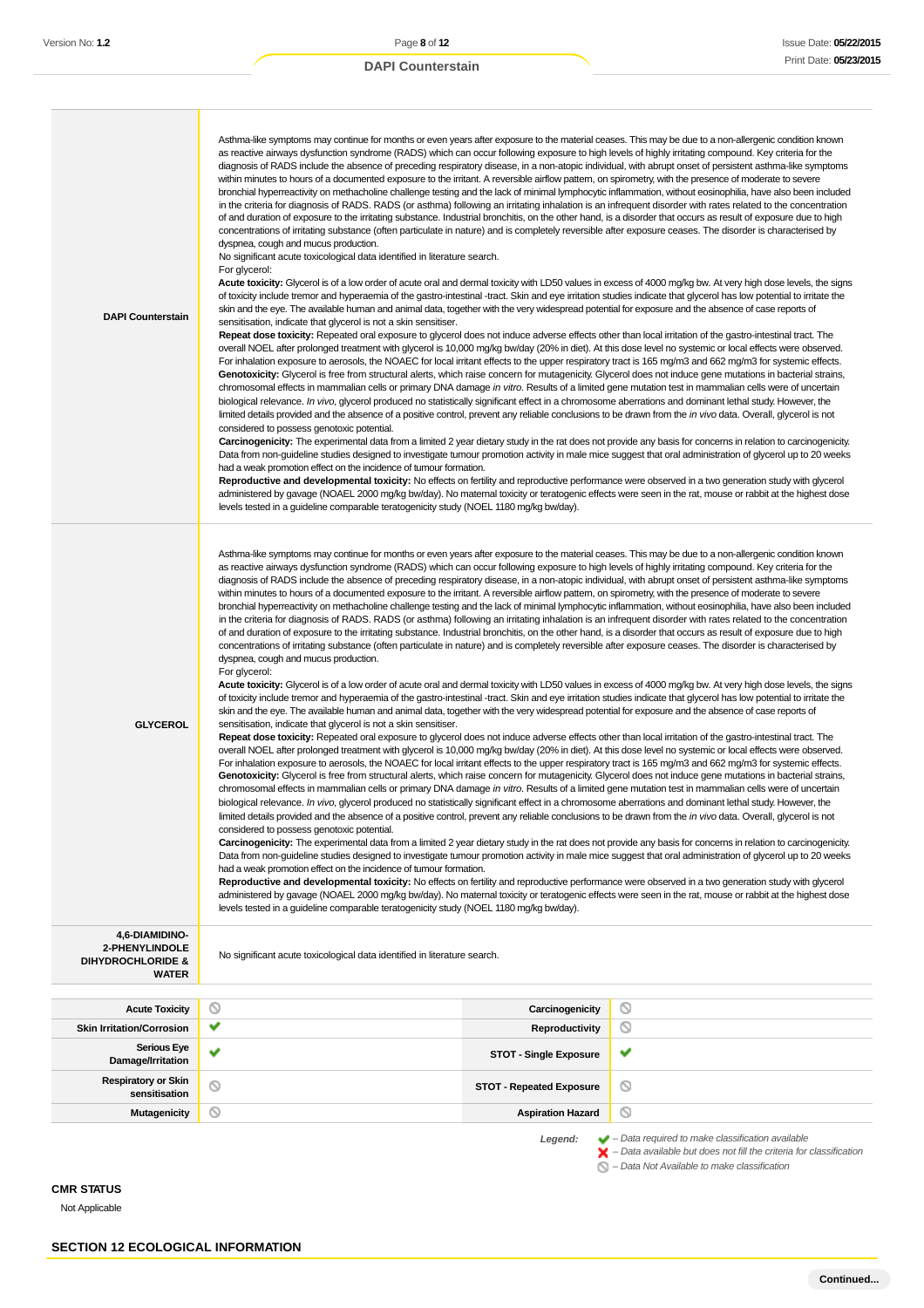#### **12.1. Toxicity**

#### **NOT AVAILABLE**

| Ingredient                                          | Endpoint      | <b>Test Duration</b> | <b>Effect</b> | Value         | <b>Species</b> | <b>BCF</b>    |
|-----------------------------------------------------|---------------|----------------------|---------------|---------------|----------------|---------------|
| glycerol                                            | Not Available | Not Available        | Not Available | Not Available | Not Available  | Not Available |
| 4,6-diamidino-<br>2-phenylindole<br>dihydrochloride | Not Available | Not Available        | Not Available | Not Available | Not Available  | Not Available |
| water                                               | Not Available | Not Available        | Not Available | Not Available | Not Available  | Not Available |

For glycerol log Kow : -2.66- -2.47 BOD 5: 0.617-0.87,31-51% COD : 1.16,82-95% ThOD : 1.217-1.56

## Completely biodegradable.

**Environmental fate:**

Based on the relevant physical-chemical properties and the fact that glycerol is readily biodegradable, glycerol will partition primarily to water.

Biodegradability: Glycerol is considered to be readily biodegradable in the aquatic environment. Pre-adapted microorganisms can degrade glycerol rapidly under both aerobic and anaerobic conditions.

**Bioaccumulation:** Based on Log Kow -1.76, glycerol will have a low bioaccumulation potential and is not expected to bioaccumulate.

**Photodegradation:** The calculated half-life for the photo-oxidation (reaction with hydroxyl radicals) of glycerol in air is 6.8 hours (EPIWIN vs 3.04).

**Stability in Water:** Glycerol does not contain functional groups that are expected to react with water.

**Transport between Environmental Compartments:** From the EQC model (Mackay level III), it can be deduced that 100% of glycerol will end up in the water phase. Negligible amounts will be distributed towards soil, air and sediment

**Ecotoxicity:**

Fish LC50: >5000 mg/l

Algae IC50: >2900 mg/l

Bacteria EC50: .10000 mg/l (Pseudomonas putida)

The weight of evidence indicates that glycerol is of low toxicity to aquatic organisms and this conclusion is supported by QSAR predictions. The lowest LC50 for fish is a 24-h LC50 of >5000 mg/l for Carassius auratus (Goldfish) and for aquatic invertebrates, a 24 h EC50 of >10000 mg/l for Daphnia magna is the lowest EC50. Several tests on algae are available, which suggest very low toxicity to a range of species, however their validity is uncertain. A QSAR prediction for the 96h EC50 to algae was 78000 mg/l. No toxicity towards the microorganism Pseudomonas putida was observed at 10000 mg/l after exposure for 16 hours. No long-term aquatic toxicity data is available. Screening studies are available on frog and carp embryos which indicate some effects on growth and hatching rates respectively at very high concentrations of glycerol, >7000 mg/l. However, their ecological relevance is not clear. **DO NOT** discharge into sewer or waterways.

#### **12.2. Persistence and degradability**

| Ingredient | Persistence: Water/Soil | Persistence: Air |
|------------|-------------------------|------------------|
| glycerol   | LOW<br>____             | LOW<br>____      |
| water      | LOW                     | LOW              |

#### **12.3. Bioaccumulative potential**

| Ingredient | <b>Bioaccumulation</b>  |
|------------|-------------------------|
| glycerol   | LOW (LogKOW = $-1.76$ ) |
| water      | LOW (LogKOW = $-1.38$ ) |

#### **12.4. Mobility in soil**

| Ingredient | <b>Mobility</b>              |
|------------|------------------------------|
| glycerol   | HIGH<br>$1(KOC = 2)$         |
| water      | ' (KOC = 14.3)<br><b>LOW</b> |

#### **12.5.Results of PBT and vPvB assessment**

|                                     | P             |               |               |
|-------------------------------------|---------------|---------------|---------------|
| Relevant available data             | Not Available | Not Available | Not Available |
| PBT and vPvB Criteria<br>fulfilled? | Not Available | Not Available | Not Available |

#### **12.6. Other adverse effects**

No data available

#### **SECTION 13 DISPOSAL CONSIDERATIONS**

#### **13.1. Waste treatment methods**

| <b>Product / Packaging</b><br>disposal | Legislation addressing waste disposal requirements may differ by country, state and/ or territory. Each user must refer to laws operating in their area. In some<br>areas, certain wastes must be tracked.<br>A Hierarchy of Controls seems to be common - the user should investigate:<br>• Reduction<br>$\blacktriangleright$ Reuse<br>$\triangleright$ Recycling<br>Disposal (if all else fails)<br>This material may be recycled if unused, or if it has not been contaminated so as to make it unsuitable for its intended use. If it has been contaminated, it may be |
|----------------------------------------|-----------------------------------------------------------------------------------------------------------------------------------------------------------------------------------------------------------------------------------------------------------------------------------------------------------------------------------------------------------------------------------------------------------------------------------------------------------------------------------------------------------------------------------------------------------------------------|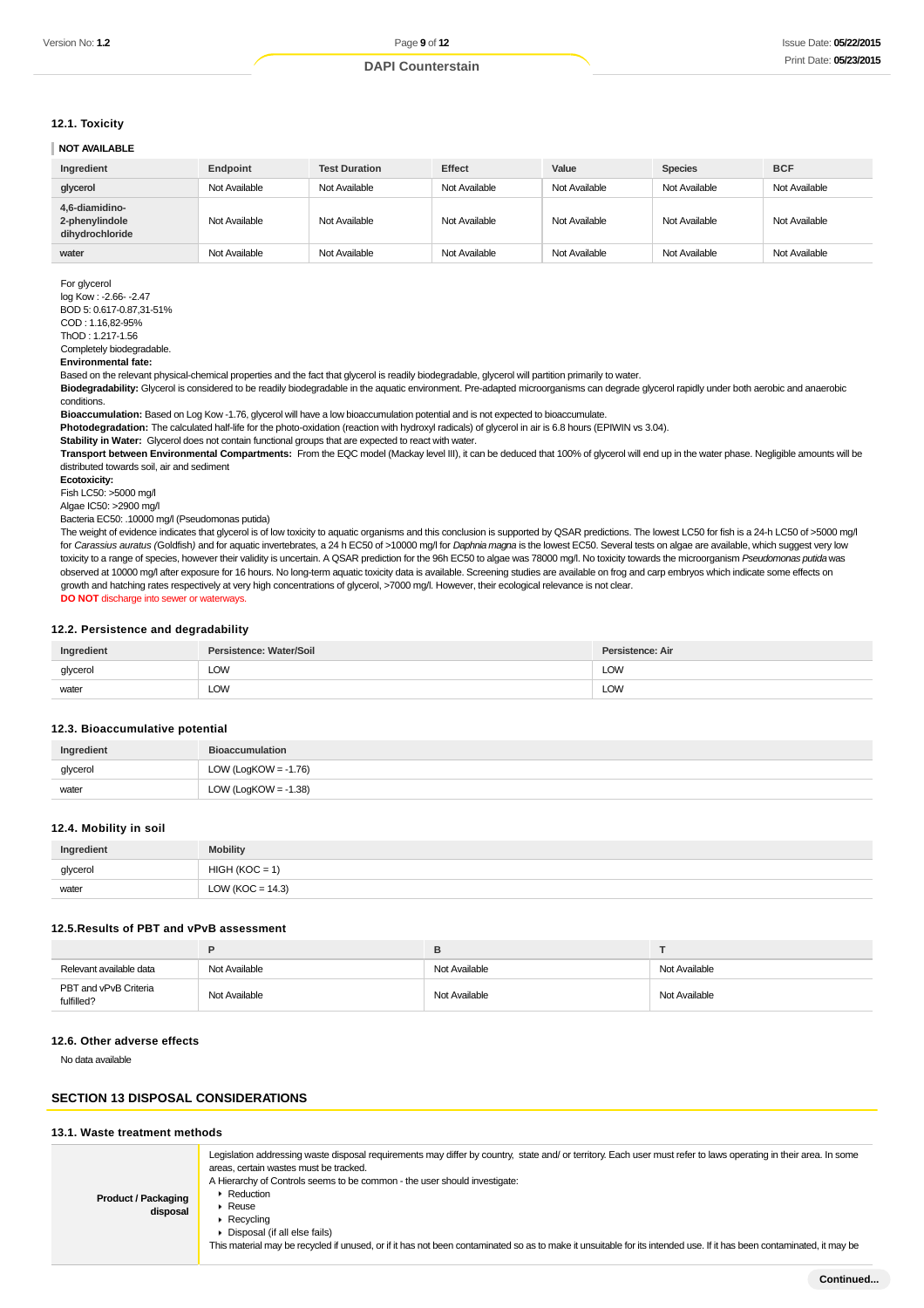|                                | possible to reclaim the product by filtration, distillation or some other means. Shelf life considerations should also be applied in making decisions of this type. |
|--------------------------------|---------------------------------------------------------------------------------------------------------------------------------------------------------------------|
|                                | Note that properties of a material may change in use, and recycling or reuse may not always be appropriate.                                                         |
|                                | DO NOT allow wash water from cleaning or process equipment to enter drains.                                                                                         |
|                                | It may be necessary to collect all wash water for treatment before disposal.                                                                                        |
|                                | In all cases disposal to sewer may be subject to local laws and regulations and these should be considered first.                                                   |
|                                | • Where in doubt contact the responsible authority.                                                                                                                 |
|                                | Recycle wherever possible or consult manufacturer for recycling options.                                                                                            |
|                                | Consult State Land Waste Authority for disposal.                                                                                                                    |
|                                | ▶ Bury or incinerate residue at an approved site.                                                                                                                   |
|                                | Recycle containers if possible, or dispose of in an authorised landfill.                                                                                            |
| <b>Waste treatment options</b> | Not Available                                                                                                                                                       |
| Sewage disposal options        | Not Available                                                                                                                                                       |

## **SECTION 14 TRANSPORT INFORMATION**

| <b>Labels Required</b>  |           |
|-------------------------|-----------|
| <b>Marine Pollutant</b> | <b>NO</b> |

## **Land transport (Not Applicable): NOT REGULATED FOR TRANSPORT OF DANGEROUS GOODS**

| 14.1. UN number                       | Not Applicable                                                                                                                                                                            |                                                                                                                            |
|---------------------------------------|-------------------------------------------------------------------------------------------------------------------------------------------------------------------------------------------|----------------------------------------------------------------------------------------------------------------------------|
| 14.2. Packing group                   | Not Applicable                                                                                                                                                                            |                                                                                                                            |
| 14.3. UN proper shipping<br>name      | Not Applicable                                                                                                                                                                            |                                                                                                                            |
| 14.4. Environmental hazard            | No relevant data                                                                                                                                                                          |                                                                                                                            |
| 14.5. Transport hazard<br>class(es)   | Not Applicable<br>Class<br>Subrisk<br>Not Applicable                                                                                                                                      |                                                                                                                            |
| 14.6. Special precautions for<br>user | Hazard identification (Kemler)<br>Classification code<br><b>Hazard Label</b><br>Special provisions<br>Explosive Limit and Limited Quantity Index<br><b>ERAP Index</b><br>Limited quantity | Not Applicable<br>Not Applicable<br>Not Applicable<br>Not Applicable<br>Not Applicable<br>Not Applicable<br>Not Applicable |

## **Air transport (ICAO-IATA / DGR): NOT REGULATED FOR TRANSPORT OF DANGEROUS GOODS**

| 14.1. UN number                     | Not Applicable                                                   |                                                           |                |
|-------------------------------------|------------------------------------------------------------------|-----------------------------------------------------------|----------------|
| 14.2. Packing group                 | Not Applicable                                                   |                                                           |                |
| 14.3. UN proper shipping<br>name    | Not Applicable                                                   |                                                           |                |
| 14.4. Environmental hazard          | No relevant data                                                 |                                                           |                |
| 14.5. Transport hazard<br>class(es) | <b>ICAO/IATA Class</b><br>ICAO / IATA Subrisk<br><b>ERG Code</b> | Not Applicable<br>Not Applicable<br>Not Applicable        |                |
|                                     | Special provisions                                               |                                                           | Not Applicable |
|                                     | Cargo Only Packing Instructions                                  |                                                           | Not Applicable |
| 14.6. Special precautions for       | Cargo Only Maximum Qty / Pack                                    |                                                           | Not Applicable |
| user                                |                                                                  | Passenger and Cargo Packing Instructions                  | Not Applicable |
|                                     |                                                                  | Passenger and Cargo Maximum Qty / Pack                    | Not Applicable |
|                                     |                                                                  | Passenger and Cargo Limited Quantity Packing Instructions | Not Applicable |
|                                     |                                                                  |                                                           |                |

## **Sea transport (IMDG-Code / GGVSee): NOT REGULATED FOR TRANSPORT OF DANGEROUS GOODS**

| 14.1. UN number                  | Not Applicable |
|----------------------------------|----------------|
| 14.2. Packing group              | Not Applicable |
| 14.3. UN proper shipping<br>name | Not Applicable |
| 14.4. Environmental hazard       | Not Applicable |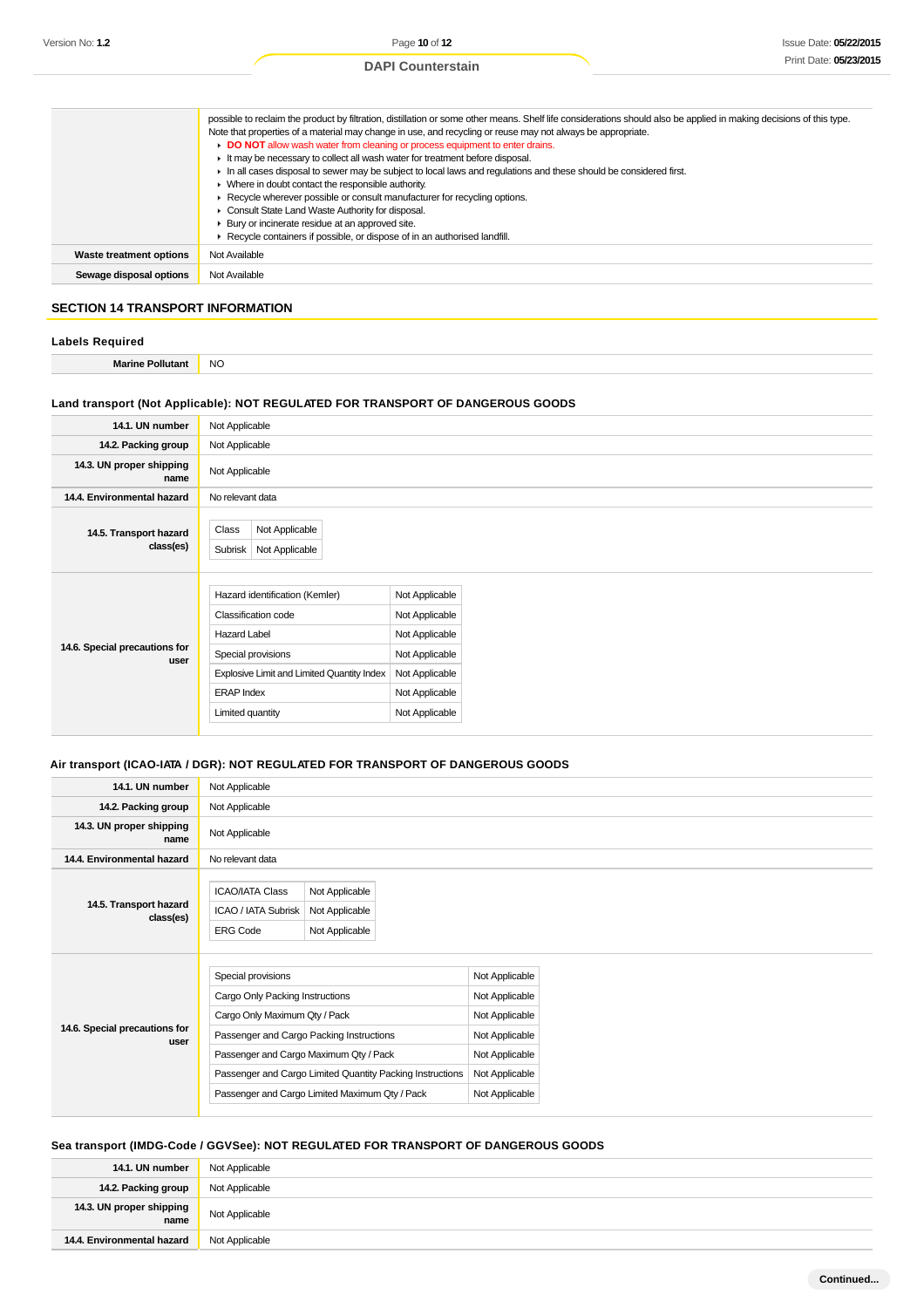#### **DAPI Counterstain**

## **Inland waterways transport (ADN): NOT REGULATED FOR TRANSPORT OF DANGEROUS GOODS**

| 14.1. UN number                       | Not Applicable                                                                                   |                                                                      |  |
|---------------------------------------|--------------------------------------------------------------------------------------------------|----------------------------------------------------------------------|--|
| 14.2. Packing group                   | Not Applicable                                                                                   |                                                                      |  |
| 14.3. UN proper shipping<br>name      | Not Applicable                                                                                   |                                                                      |  |
| 14.4. Environmental hazard            | No relevant data                                                                                 |                                                                      |  |
| 14.5. Transport hazard<br>class(es)   | Not Applicable                                                                                   | Not Applicable                                                       |  |
| 14.6. Special precautions for<br>user | <b>Classification code</b><br>Limited quantity<br><b>Equipment required</b><br>Fire cones number | Not Applicable<br>Not Applicable<br>Not Applicable<br>Not Applicable |  |

## **Transport in bulk according to Annex II of MARPOL 73 / 78 and the IBC code**

Not Applicable

## **SECTION 15 REGULATORY INFORMATION**

#### **15.1. Safety, health and environmental regulations / legislation specific for the substance or mixture**

| glycerol(56-81-5) is found<br>on the following regulatory<br>lists                                               | "European Customs Inventory of Chemical Substances ECICS (English)","European Union - European Inventory of Existing Commercial Chemical<br>Substances (EINECS) (English)"                                                                                                                                                 |
|------------------------------------------------------------------------------------------------------------------|----------------------------------------------------------------------------------------------------------------------------------------------------------------------------------------------------------------------------------------------------------------------------------------------------------------------------|
| 4,6-diamidino-<br>2-phenylindole<br>dihydrochloride(28718-90-3)<br>is found on the following<br>regulatory lists | "European Customs Inventory of Chemical Substances ECICS (English)","European Union - European Inventory of Existing Commercial Chemical<br>Substances (EINECS) (English)"                                                                                                                                                 |
| water(7732-18-5) is found<br>on the following regulatory<br>lists                                                | "European Customs Inventory of Chemical Substances ECICS (English)","European Union - European Inventory of Existing Commercial Chemical<br>Substances (EINECS) (English)","EU REACH Requlation (EC) No 1907/2006 - Annex IV - Exemptions from the Obligation to Register in Accordance with<br>Article 2(7)(a) (English)" |

This safety data sheet is in compliance with the following EU legislation and its adaptations - as far as applicable - : 67/548/EEC, 1999/45/EC, 98/24/EC, 92/85/EC, 94/33/EC, 91/689/EEC, 1999/13/EC, Regulation (EU) No 453/2010, Regulation (EC) No 1907/2006, Regulation (EC) No 1272/2008 and their amendments as well as the following British legislation: - The Control of Substances Hazardous to Health Regulations (COSHH) 2002 - COSHH Essentials - The Management of Health and Safety at Work Regulations 1999

#### **15.2. Chemical safety assessment**

For further information please look at the Chemical Safety Assessment and Exposure Scenarios prepared by your Supply Chain if available.

| Australia - AICS<br>N (4,6-diamidino-2-phenylindole dihydrochloride)<br>Canada - DSL<br>N (4,6-diamidino-2-phenylindole dihydrochloride)<br>$\vee$<br>China - IECSC<br>Europe - EINEC / ELINCS /<br>$\checkmark$<br><b>NLP</b><br>Japan - ENCS<br>N (4,6-diamidino-2-phenylindole dihydrochloride; water)<br>Korea - KECI<br>N (4,6-diamidino-2-phenylindole dihydrochloride)<br>$\checkmark$<br>New Zealand - NZIoC<br>Philippines - PICCS<br>N (4,6-diamidino-2-phenylindole dihydrochloride)<br>USA - TSCA<br>N (4,6-diamidino-2-phenylindole dihydrochloride)<br>$Y = All$ ingredients are on the inventory $N = Not$ determined or one or more ingredients are not on the inventory and are not exempt from listing(see specific<br>Legend:<br>ingredients in brackets) | <b>National Inventory</b> | <b>Status</b> |
|------------------------------------------------------------------------------------------------------------------------------------------------------------------------------------------------------------------------------------------------------------------------------------------------------------------------------------------------------------------------------------------------------------------------------------------------------------------------------------------------------------------------------------------------------------------------------------------------------------------------------------------------------------------------------------------------------------------------------------------------------------------------------|---------------------------|---------------|
|                                                                                                                                                                                                                                                                                                                                                                                                                                                                                                                                                                                                                                                                                                                                                                              |                           |               |
|                                                                                                                                                                                                                                                                                                                                                                                                                                                                                                                                                                                                                                                                                                                                                                              |                           |               |
|                                                                                                                                                                                                                                                                                                                                                                                                                                                                                                                                                                                                                                                                                                                                                                              |                           |               |
|                                                                                                                                                                                                                                                                                                                                                                                                                                                                                                                                                                                                                                                                                                                                                                              |                           |               |
|                                                                                                                                                                                                                                                                                                                                                                                                                                                                                                                                                                                                                                                                                                                                                                              |                           |               |
|                                                                                                                                                                                                                                                                                                                                                                                                                                                                                                                                                                                                                                                                                                                                                                              |                           |               |
|                                                                                                                                                                                                                                                                                                                                                                                                                                                                                                                                                                                                                                                                                                                                                                              |                           |               |
|                                                                                                                                                                                                                                                                                                                                                                                                                                                                                                                                                                                                                                                                                                                                                                              |                           |               |
|                                                                                                                                                                                                                                                                                                                                                                                                                                                                                                                                                                                                                                                                                                                                                                              |                           |               |
|                                                                                                                                                                                                                                                                                                                                                                                                                                                                                                                                                                                                                                                                                                                                                                              |                           |               |

## **SECTION 16 OTHER INFORMATION**